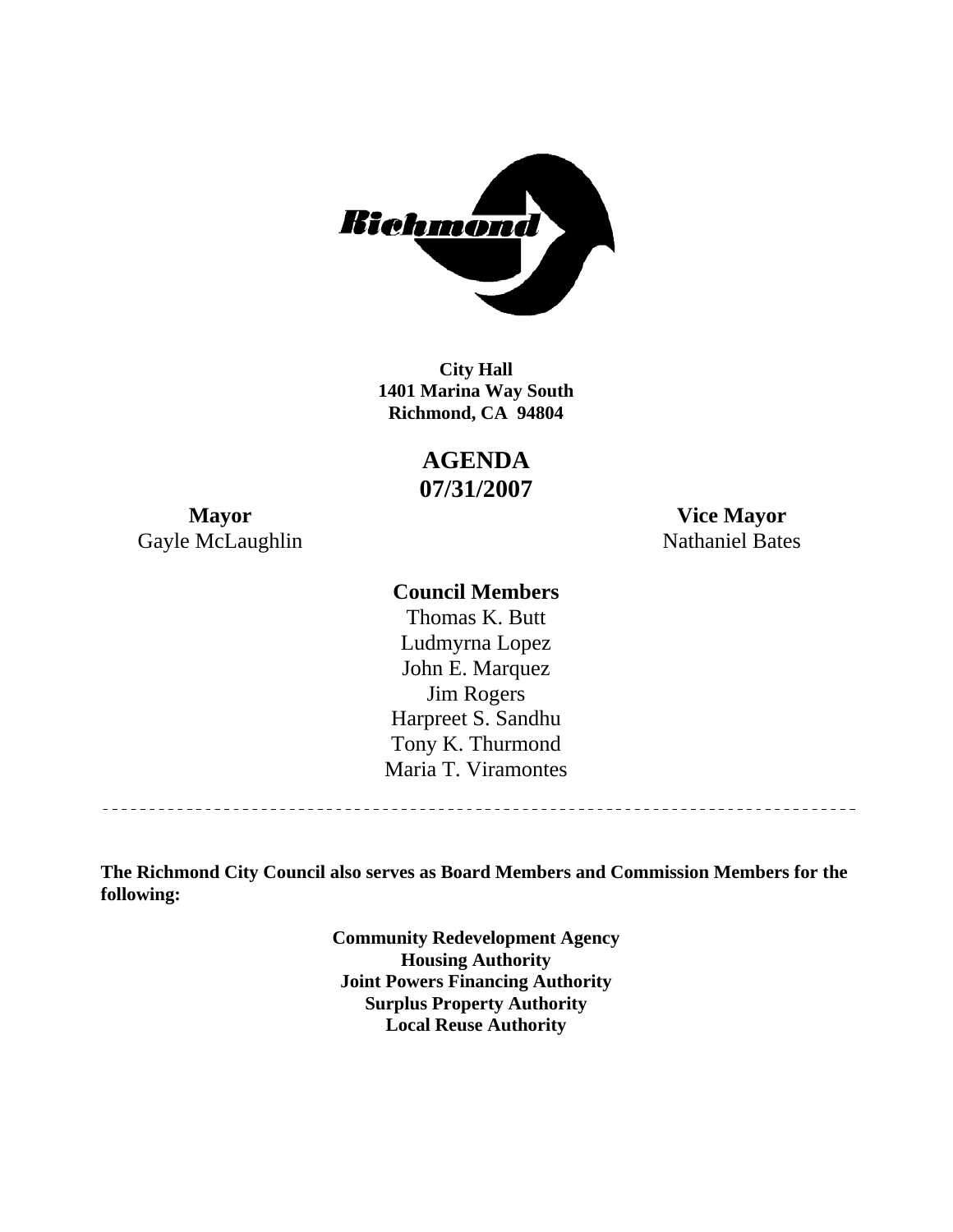# **MEETING PROCEDURES**

The City of Richmond encourages community participation at its City Council meetings and has established procedures that are intended to accommodate public input in a timely and time-sensitive way. As a courtesy to all members of the public who wish to participate in City Council meetings, please observe the following procedures:

**PUBLIC COMMENT ON AGENDA ITEMS:** Anyone who desires to address the City Council on items appearing on the agenda must complete and file a pink speaker's card with the City Clerk **prior** to the City Council's consideration of the item. Once the City Clerk has announced the item and discussion has commenced, no person shall be permitted to speak on the item other than those persons who have submitted their names to the City Clerk. Your name will be called when the item is announced for discussion. **Each speaker will be allowed TWO (2) MINUTES to address the City Council on NON-PUBLIC HEARING items listed on the agenda.** 

**OPEN FORUM FOR PUBLIC COMMENT:** Individuals who would like to address the City Council on matters not listed on the agenda or on **Presentations, Proclamations and Commendations, Report from the City Attorney, or Reports of Officers** may do so under Open Forum. All speakers must complete and file a pink speaker's card with the City Clerk **prior** to the commencement of Open Forum. **The amount of time allotted to individual speakers shall be determined based on the number of persons requesting to speak during this item. The time allocation for each speaker will be as follows: 15 or fewer speakers, a maximum of 2 minutes; 16 to 24 speakers, a maximum of 1 and one-half minutes; and 25 or more speakers, a maximum of 1 minute.** 

#### **SPEAKERS ARE REQUESTED TO OCCUPY THE RESERVED SEATS IN THE FRONT ROW BEHIND THE SPEAKER'S PODIUM AS THEIR NAME IS ANNOUNCED BY THE CITY CLERK.**

**CONSENT CALENDAR:** Consent Calendar items are considered routine and will be enacted, approved or adopted by one motion unless a request for removal for discussion or explanation is received from the audience or the City Council. A member of the audience requesting to remove an item from the Consent Calendar must complete and file a speaker's card with the City Clerk **prior to the City Council's consideration of Item C, Agenda Review.** An item removed from the Consent Calendar may be placed anywhere on the agenda following the City Council's agenda review.

*The City Council's adopted Rules of Procedure recognize that debate on policy is healthy; debate on personalities is not. The Chairperson has the right and obligation to cut off discussion that is too personal, too loud, or too crude.* 

**\*\*\*\*\*\*\*\*\*\*\*\*\*\*\*\*\*\*\*\*\*\*\*\*\*\*\*\*\*\*\*\*\*\*\*\*\*\*\*\*\*\*\*\*\*\*\*\*\*\*\*\*\*\*\*\*\*\***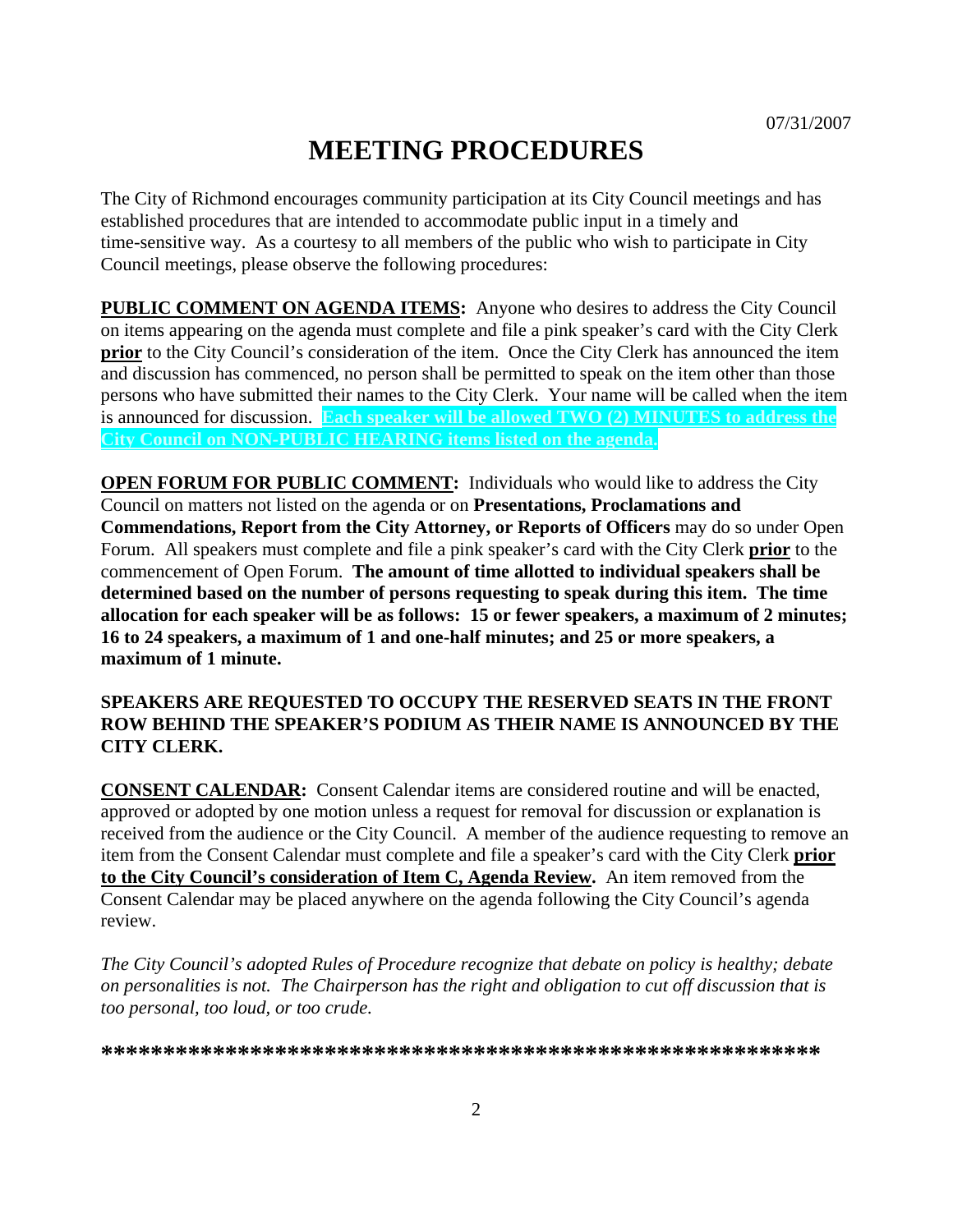07/31/2007

#### **Morning Open Session**

8:30 a.m.

#### **A. ROLL CALL**

#### **B. PUBLIC COMMENT**

#### **C. ADJOURN TO CLOSED SESSION**

#### **Closed Session**

Shimada Room of City Hall

#### **A. CITY COUNCIL**

#### **A-1.** LIABILITY CLAIMS

Claimant: Donald Smith Agency Claimed Against: City of Richmond

Claimant: Karen Slentz Agency Claimed Against: City of Richmond

Claimant: James Burke Agency Claimed Against: City of Richmond

Claimant: Jay Betts Agency Claimed Against: City of Richmond

Claimant: Penny Turner Agency Claimed Against: City of Richmond

 **A-2.** CONFERENCE WITH LEGAL COUNSEL - EXISTING LITIGATION (Subdivision [a] of Government Code Section 54956.9)

Marina Westshore Partners LC vs. City of Richmond

 **A-3.** CONFERENCE WITH LEGAL COUNSEL - ANTICIPATED LITIGATION Significant exposure to litigation pursuant to Subdivision (b) of Government Code Section 54956.9:

One Case

 **A-4.** PUBLIC EMPLOYEE PERFORMANCE EVALUATION (Government Code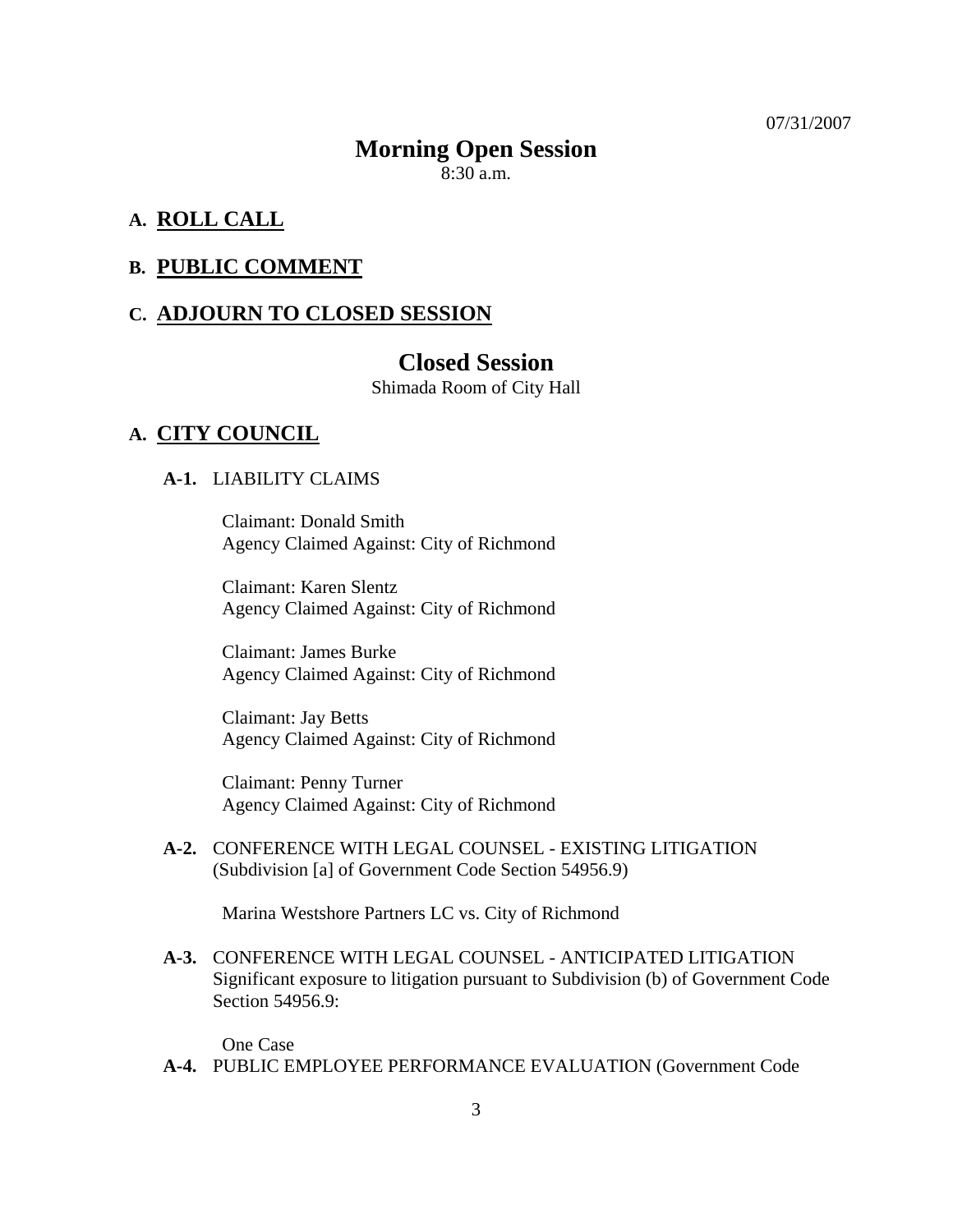Section 54957.6)

City Manager

 **A-5.** CONFERENCE WITH REAL PROPERTY NEGOTIATOR (Government Code Section 54956.8)

Property: 419 E. Richmond and one adjacent parcel on E. Richmond (APNs 556- 121-017 and 556-121-024) Negotiating Parties: Steve Duran, City of Richmond, and Kevin Hampton, United Heritage Industries Under Negotiation: Price Fair Market Value per appraisal and Terms

**\*\*\*\*\*\*\*\*\*\*\*\*\*\*\*\*\*\*\*\*\*\*\*\*\*\*\*\*\*\*\*\*\*\*\*\*\*\*\*\*\*\*\*\*\*\*\*\*\*\*\*\*\*\*\*\*\*\*\*\*** 

# **Study Session**

11:30 a.m. - 3:30 p.m.

The purpose of the study session is as follows

# **A. DIRECT STAFF TO INITIATE A PLANNING PROCESS AND TO ANALYZE THE FEASIBILITY OF CONTRA COSTA COUNTY RELOCATING ITS HEALTH CLINIC AT 37TH STREET AND BISSELL AVENUE TO A CITY-OWNED SITE AT 27TH STREET AND MACDONALD AVENUE AND RELOCATING ITS YOUTH CENTER AT 41TH STREET AND BISSELL AVENUE TO NICHOLL PARK - COMMUNITY AND ECONOMIC DEVELOPMENT (STEVE DURAN 307-8140). 30 MINUTES**

**LUNCH BREAK**   $12:00$  p.m.  $-1:00$  p.m.

# **B. RECEIVE UPDATE ON STATUS OF THE RICHMOND POLICE DEPARTMENT COORDINATED NEIGHBORHOOD WATCH PROGRAM (COUNCILMEMBER LOPEZ-778-8462) 30 MINUTES**

### **C. RECEIVE AN UPDATE OF THE WATER TRANSIT AUTHORITY**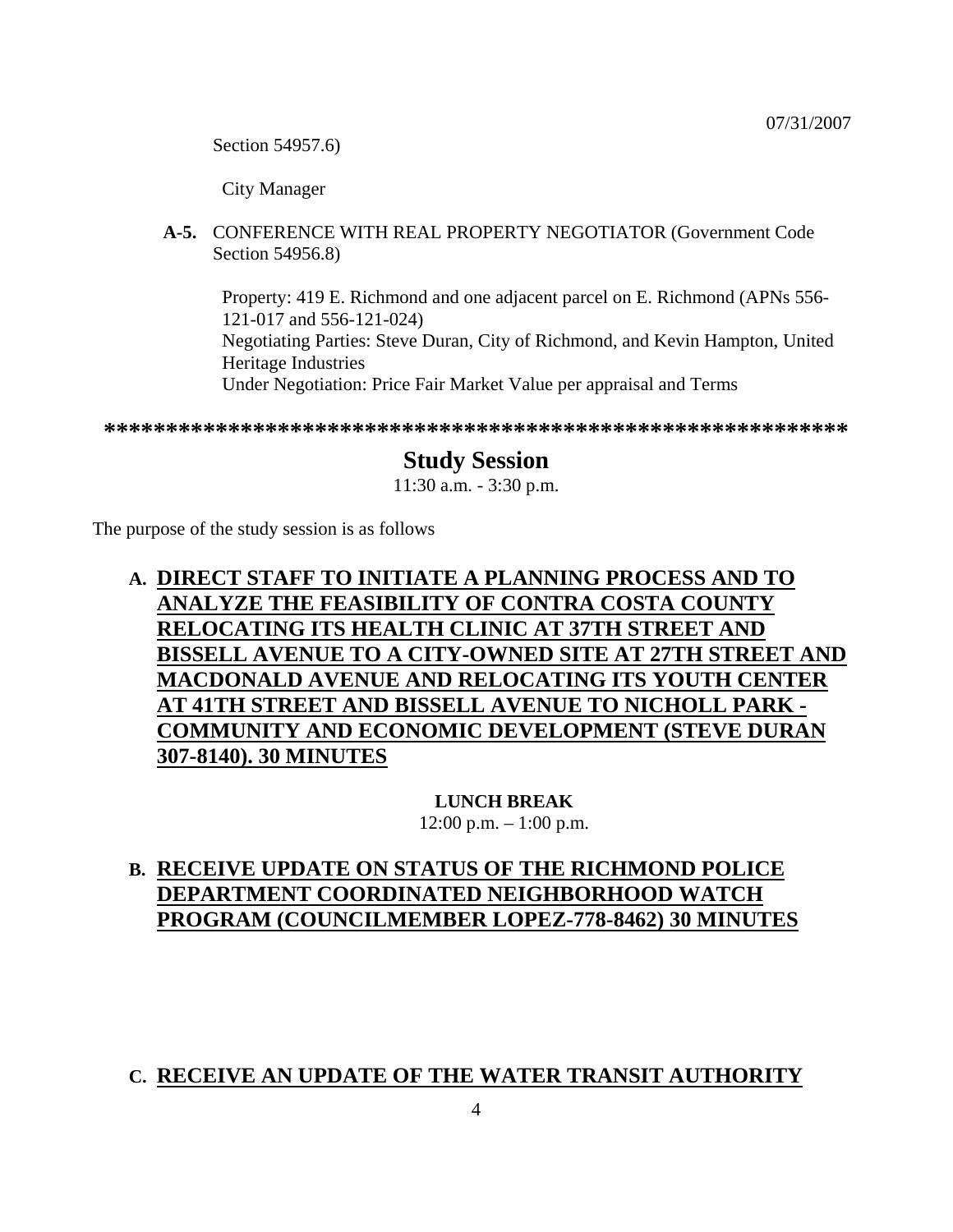07/31/2007

**(WTA) RICHMOND WATERFRONT FERRY TRANSIT ORIENTED DEVELOPMENT (TOD) PLAN. OPTION 1: DIRECT STAFF TO INCORPORATE THE WTA RICHMOND WATERFRONT FERRY TOD PLAN INTO THE CITY OF RICHMOND GENERAL PLAN UPDATE. OPTION 2: DISCUSS REPORT AND PROVIDE DIRECTION TO STAFF AND THE WTA – PLANNING DEPARTMENT (RICHARD MITCHELL/LORI REESE BROWN 620-6706) - 1 HOUR**

**D. AUTHORIZE THE CITY MANAGER TO NEGOTIATE AND EXECUTE A THREE YEAR CONTRACT WITH ADT SECURITY SERVICES, INC. TO INSTALL A CLOSED CIRCUIT TELEVISION SURVEILLANCE SYSTEM CONSISTING OF 113 CAMERAS THROUGHOUT POLICE BEATS 1-7 AND AT THE PORT FOR A TOTAL COST OF \$4,000,000, WHICH IS COMPRISED OF A NOT TO EXCEED COST OF \$3,833,279 FOR ADT SERVICES AND A \$166,721 CONTINGENCY TO BE USED SOLELY AT THE CITY'S DISCRETION. THE CITY FUNDED PORTION IS \$1,538,244 – CCTV COMMITTEE (BILL LINDSAY 620-6512) 1 HOUR**

**\*\*\*\*\*\*\*\*\*\*\*\*\*\*\*\*\*\*\*\*\*\*\*\*\*\*\*\*\*\*\*\*\*\*\*\*\*\*\*\*\*\*\*\*\*\*\*\*\*\*\*\*\*\*\*\*\*\*\*\*** 

# **Special Meeting Richmond Housing Authority**

3:30 p.m.

### **A. PLEDGE TO THE FLAG**

**B. ROLL CALL**

### **C. STATEMENT OF CONFLICT OF INTEREST**

### **D. CONSENT CALENDAR**

- **D-1. ADOPT A RESOLUTION** authorizing the Housing Authority Executive Director to submit the 2007 Public Housing Assessment System (PHAS) Certification to the U.S. Department of Housing and Urban Development. - Housing Authority (Tim Jones 621-1310).
- **D-2. ADOPT A RESOLUTION** authorizing the Housing Authority Executive Director to submit the 2007 Section 8 Management Assessment Program (SEMAP)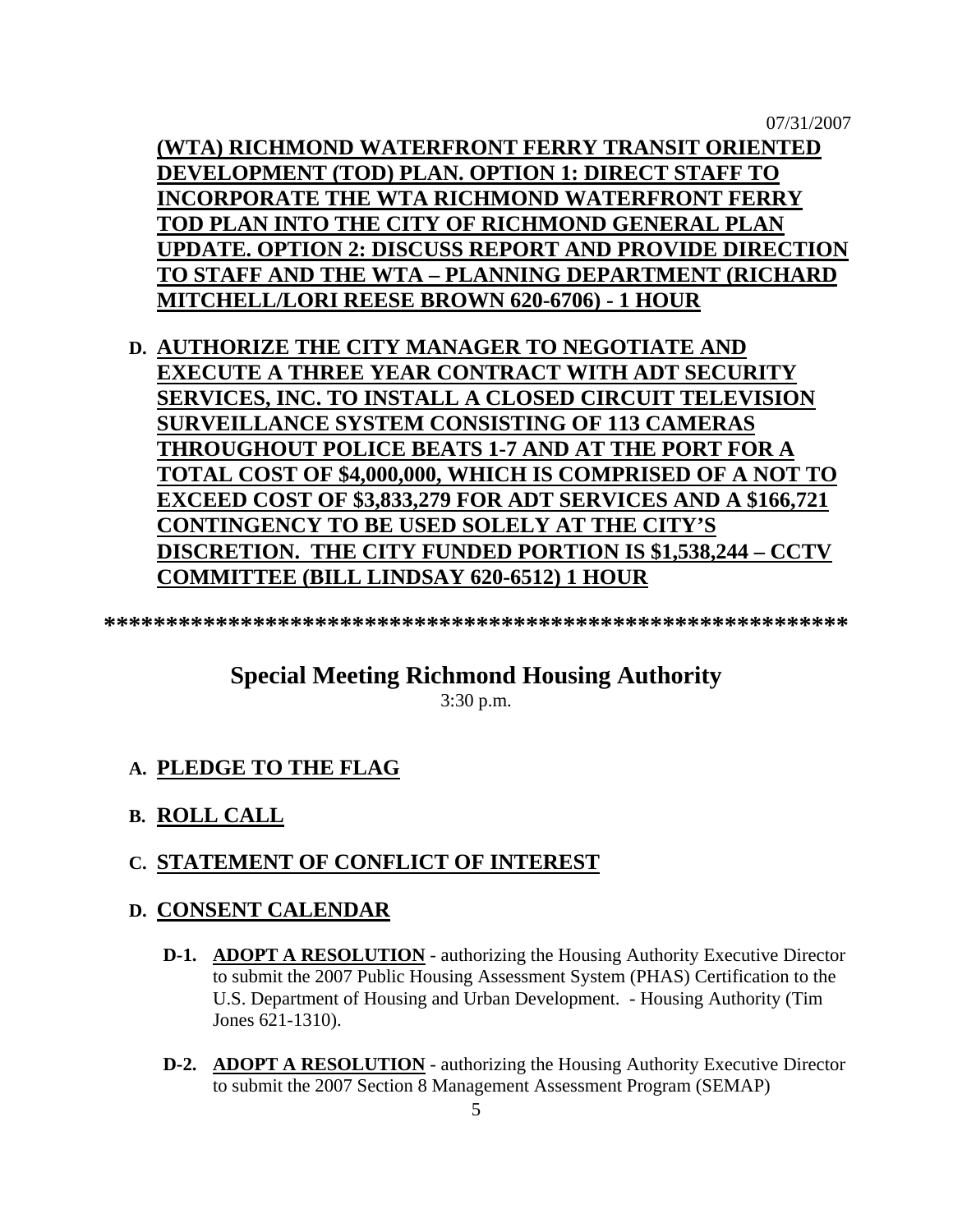Certification to the U.S. Department of Housing and Urban Development. - Housing Authority (Tim Jones 621-1310).

 **D-3. ADOPT A RESOLUTION -** authorizing the Executive Director of the Housing Authority to enter into a purchase agreement with R.F. Associates to sell 1329-1335 Garvin Street for \$165,000. The Finance Standing Committee reviewed this item on July 24, 2007, and recommended approval. - Housing Authority (Tim Jones 621- 1310).

## **E. ADJOURNMENT**

**\*\*\*\*\*\*\*\*\*\*\*\*\*\*\*\*\*\*\*\*\*\*\*\*\*\*\*\*\*\*\*\*\*\*\*\*\*\*\*\*\*\*\*\*\*\*\*\*\*\*\*\*\*\*\*\*\*\*\*\*** 

# **Special Meeting of Richmond Community Redevelopment Agency**  3:35 p.m.

### **A. ROLL CALL**

## **B. STATEMENT OF CONFLICT OF INTEREST**

### **C. PUBLIC HEARINGS**

 **C-1.** Public Hearing to adopt a resolution authorizing the execution of an agreement between the Richmond Community Redevelopment Agency and the East Bay Center for the Performing Arts setting the terms of the transfer of the Winters Building (339-11th Street). The Finance Standing Committee reviewed this item on July 24, 2007, and recommended approval. - Richmond Community Redevelopment Agency (Steve Duran 307-8140).

# **D. CONSENT CALENDAR**

 **D-1. APPROVE** - an amendment extending the term of the contract with Richard S. Kochan for federal grant consulting and facilitation services through June 30, 2008 in an amount not to exceed \$63,000, including travel and reimbursable expenses. - Richmond Community Redevelopment Agency (Steve Duran 307-8140).

# **E. ADJOURNMENT**

# **Joint Meeting of Housing Authority/Richmond Community Redevelopment Agency/City Council**

3:45 p.m.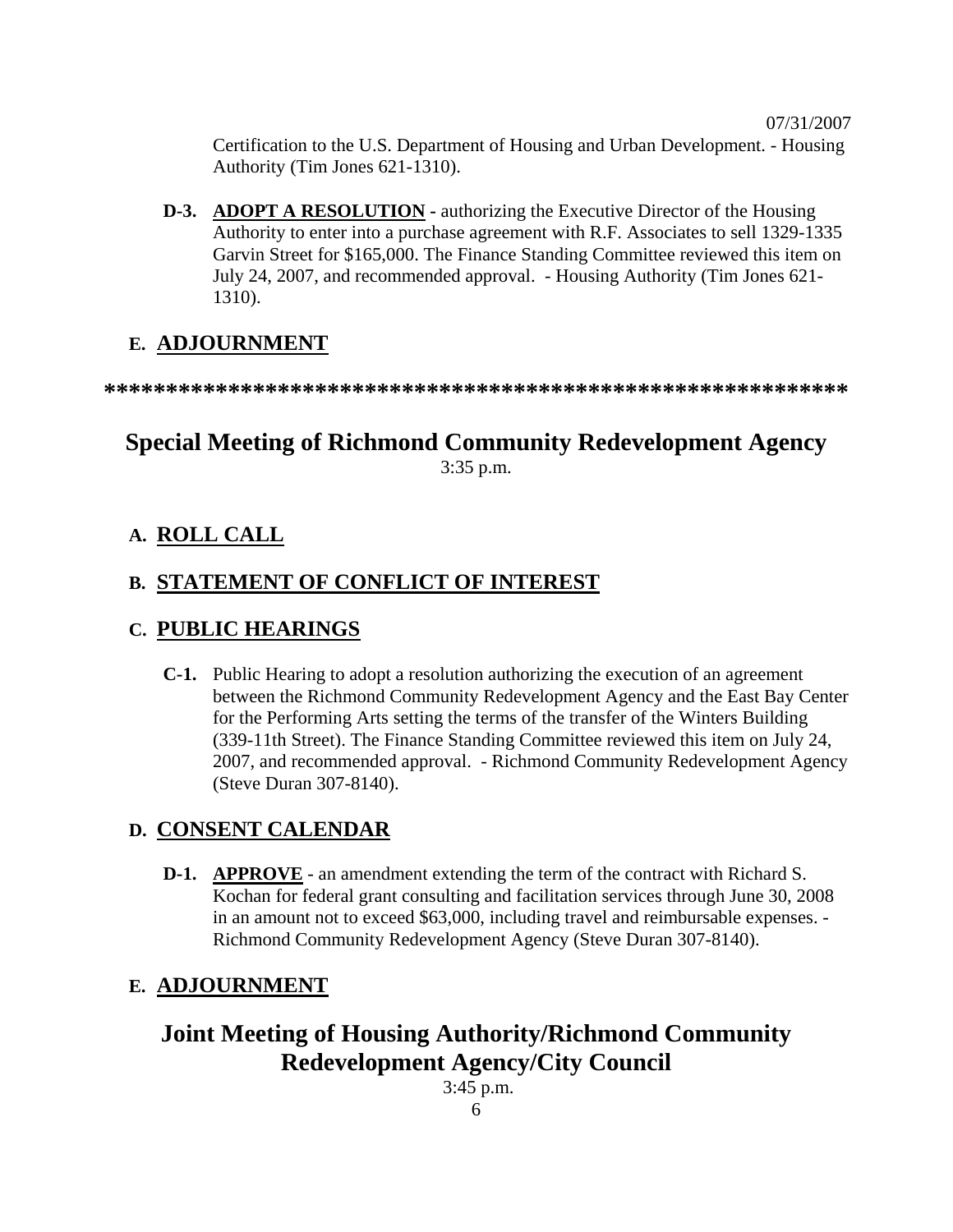### **A. ROLL CALL**

### **B. STATEMENT OF CONFLICT OF INTEREST**

### **C. AGENCY/AUTHORITY/COUNCIL AS A WHOLE**

 **C-1.** Review and recommend to the Housing Authority Board of Commissioners and Agency Board policy direction regarding two policy alternatives for use of the Fire Training site. The policy alternatives are: (1) authorize the Housing Authority to continue negotiations with the Redevelopment Agency, McCormack Baron Salazar, and EM Johnson Interests to execute agreements for the acquisition and development of the Fire Training site; or (2) authorize staff to retain the Fire Training site for its current use and to identify alternative resources for the necessary capital improvements to support this effort. - Housing Authority (Tim Jones 621-1300).

### **D. OPEN FORUM FOR PUBLIC COMMENT**

### **E. ADJOURNMENT**

**\*\*\*\*\*\*\*\*\*\*\*\*\*\*\*\*\*\*\*\*\*\*\*\*\*\*\*\*\*\*\*\*\*\*\*\*\*\*\*\*\*\*\*\*\*\*\*\*\*\*\*\*\*\*\*\*\*\*** 

# **CITY COUNCIL**

7:00 p.m.

### **A. ROLL CALL**

### **B. STATEMENT OF CONFLICT OF INTEREST**

**C. AGENDA REVIEW**

# **D. REPORT FROM THE CITY ATTORNEY OF FINAL DECISIONS MADE AND NON-CONFIDENTIAL DISCUSSIONS HELD DURING CLOSED SESSION**

### **E. OPEN FORUM FOR PUBLIC COMMENT**

### **F. PRESENTATIONS, PROCLAMATIONS, AND COMMENDATIONS**

 **F-1.** Proclamation Recognizing Tuesday, August 7th, as National Night Out 2007 -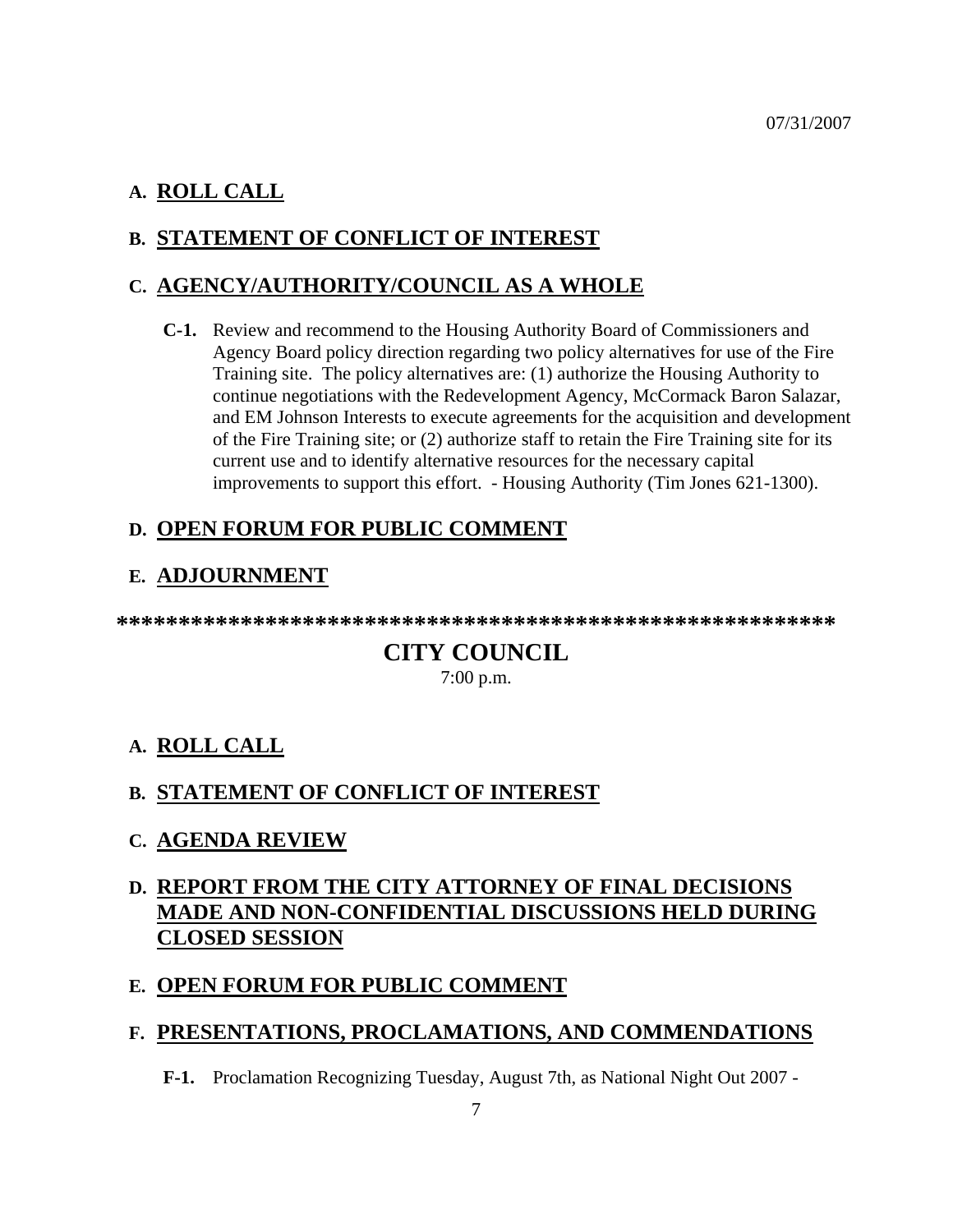Mayor McLaughlin (620-6503).

 **F-2.** Proclamation Honoring Susan Wittenberg for her dedication to West Contra Costa Public Schools - Mayor McLaughlin (620-6503).

#### **G. CONSENT CALENDAR**

- **G-1. APPROVE** a contract with Dutra Dredging Company to dredge the Terminal 3 berth for an amount not to exceed \$597,000. The final cost figure will be based on the selected dredge material disposal option as specified in the permits to be issued by the oversight regulatory agencies during the Council recess in August, 2007. - Port (Jim Matzorkis 215-4600).
- **G-2. AUTHORIZE** payment of the City of Richmond's share of the West County Agency's FY 2007-08 Budget in an amount not to exceed \$135,000. - Engineering (Rich Davidson 307-8105).
- **G-3. AUTHORIZE** payment to NRC Environmental Services in an amount not to exceed \$22,961.94 for the emergency services to clean the April 2007 oil spill in Baxter Creek. - Engineering (Rich Davidson 307-8105).
- **G-4. AUTHORIZE** payment not to exceed \$13,261 for the 2007 City of Richmond membership fees in the California Association of Sanitation Agencies. - Engineering (Rich Davidson 307-8105).
- **G-5. APPROVE** a contract with W.R. Forde, Associates of Richmond for the improvements of Boat Ramp Street in the amount not to exceed \$78,950 with a contingency and reserve not to exceed \$14,000. - Engineering (Rich Davidson 307- 8105).
- **G-6. AUTHORIZE** payment not to exceed \$20,000 to Contra Costa County Public Works for the operation and maintenance of the North Richmond Storm Drain Project Pump Station. - Engineering (Rich Davidson 307-8105).
- **G-7. APPROVE** a contract not to exceed \$25,000 with Downey Brand law firm for the legal review of the requirements contained in the Baykeeper Settlement Agreement . - Engineering (Rich Davidson 307-8105).
- **G-8. ACCEPT** the work completed by Bay Hawk, Inc. under the "Miscellaneous Concrete Repairs" Project performed in the 2004/05, 2005/06, and 2006/07 fiscal years. - Engineering (Rich Davidson 307-8105).
- **G-9. ADOPT** two (2) resolutions supporting the City's applications for four (4) Priority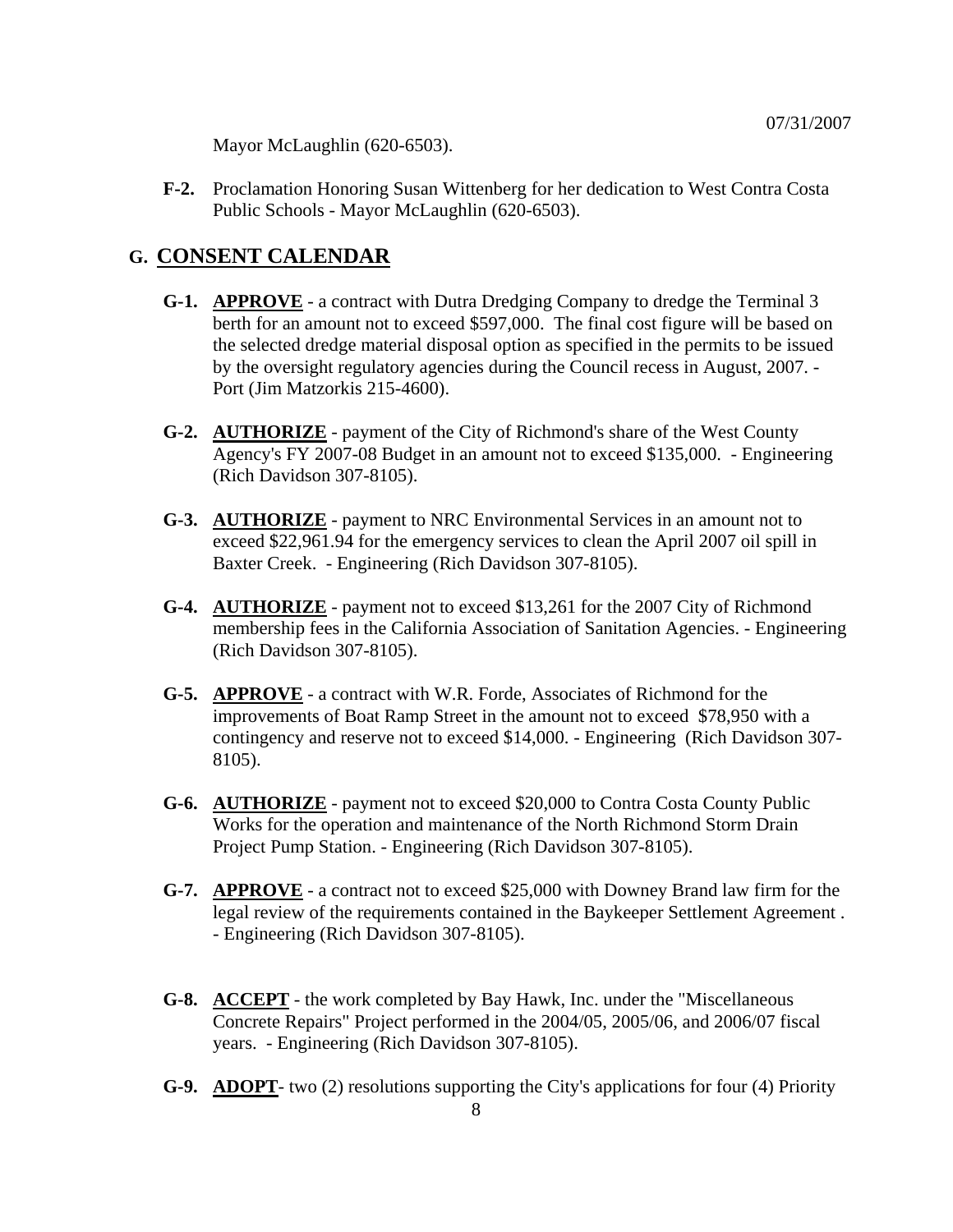Development Areas to the Association of Bay Area Governments and the Metropolitan Transportation Commission as follows: 1) resolution supporting two individual City applications, one for Central Richmond and one for South Richmond, and 2) resolution supporting two joint applications with other jurisdictions, one encompassing San Pablo Avenue and one for North Richmond. Community and Economic Development (Steve Duran 307-8140).

- **G-10. ADOPT AN ORDINANCE** to increase the salaries of councilmembers from \$13,464 to \$16,830 in FY 2007/08 - Human Resources (Leslie Knight 620-6600).
- **G-11. ADOPT AN ORDINANCE** implementing a more comprehensive salary plan for classifications in the Exempt and Confidential Management Group over a three year period, and 2) discuss with the appropriate bargaining units those identified classifications which are 10% or more out of market and which are difficult to recruit (added as a result of the June 14, 2007, Finance Committee Meeting) - City Manager (Bill Lindsay 620-6512).
- **G-12. ADOPT AN ORDINANCE** to increase the Mayor's salary from \$37,200 to \$54,000 September 1, 2007, and to \$72,000 July 1, 2008 - Human Resources (Leslie Knight 620-6600).
- **G-13. ADOPT AN ORDINANCE** establishing wages, salary, and compensation for the new classification of Environmental Manager (Salary Range: \$5,862 - \$7,135/month) - Human Resources (Leslie Knight 620-6600).
- **G-14. ADOPT AN ORDINANCE** establishing wages, salary, and compensation for the new classification of Public Safety Technology Supervisor (Salary Range: 068F, \$7493-\$9110/month) - Human Resources (Leslie T. Knight 620-6600).
- **G-15. ADOPT AN ORDINANCE** establishing wages, salary, and compensation for the new classification of Executive Secretary I/II (Salary Ranges 38C (\$4187 - \$5091/month] and 38D (\$4617 - 5613/month), respectively) - Human Resources (Leslie Knight 620-6600).
- **G-16. ADOPT AN ORDINANCE** establishing wages, salary, and compensation for the new classification of Neighborhood Safety Director (Salary Range: \$5,950 - \$11,050/month) - Human Resources (Leslie Knight 620-6600).
- **G-17. AUTHORIZE** the Human Resources Management Department to allocate \$30,000 for the City-wide Service and Employee and Manager of the Year Awards - Human Resources (Leslie T. Knight 620-6600).
- **G-18. ADOPT** a resolution authorizing the City Manager to sign a Joint Exercise of Powers Agreement with the East Bay Regional Communications System Authority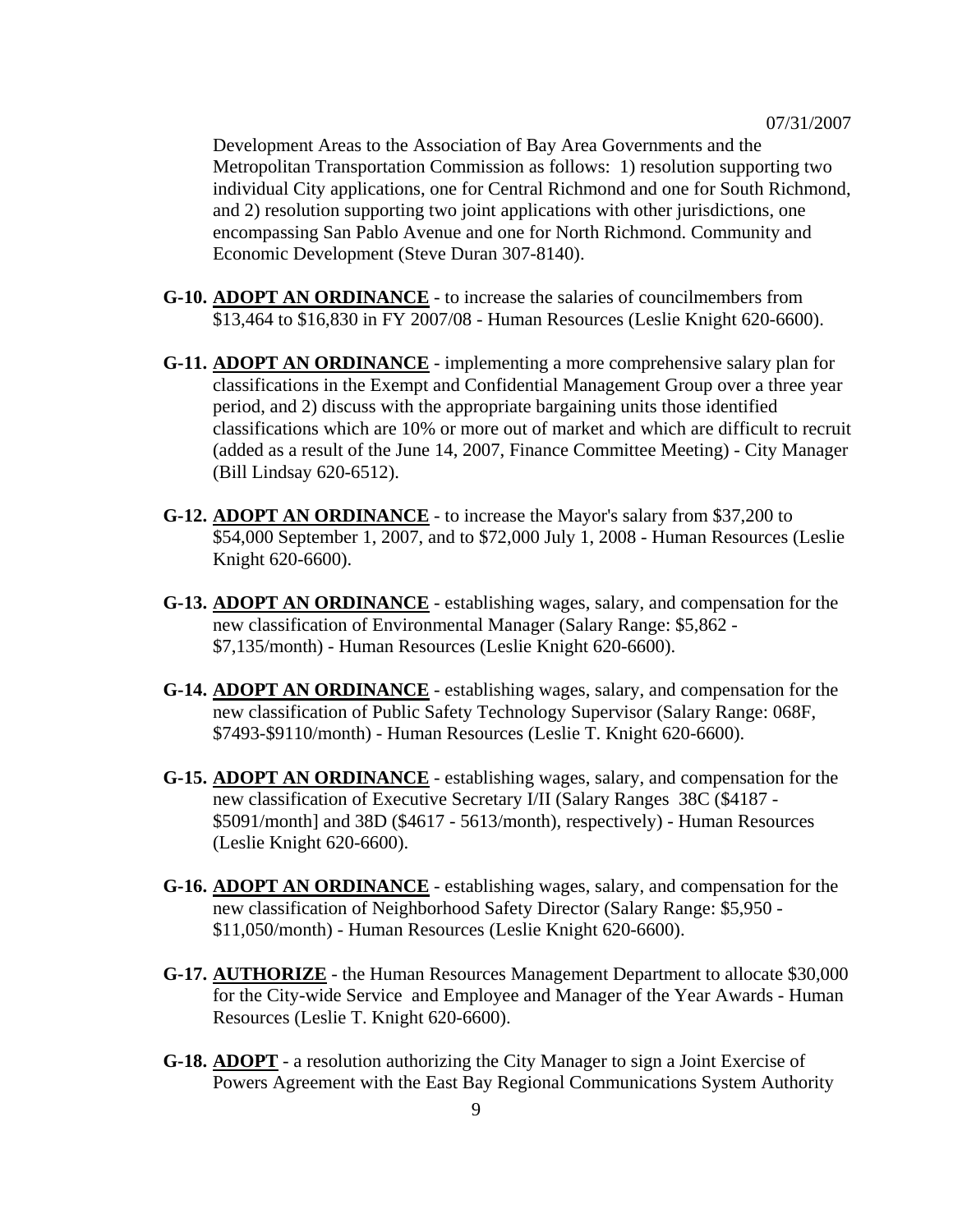that will allow communication interoperability between Alameda and Contra Costa County public safety personnel. - Fire Department (Chief Michael Banks 307-8161) and Police Department (Chief Chris Magnus 620-6655).

- **G-19. APPROVE** the purchase of 24 sets of the Millennia G-Xtreme turnout gear for the new firefighter recruits; four replacement Millennia G-Xtreme turnout pants for the current firefighters; eight replacement Millennia G-Xtreme turnout coats for current firefighters; 12 sets of PBI G-Xtreme turnout gear for the new firefighter recruits while in training, and 12 sets of Premier Wildland gear for the new firefighter recruits from L.N. Curtis & Sons as the sole-source provider in the amount of \$107,000. (The Finance Committee reviewed this item on July 24, 2007, and recommended approval.) - Fire Department (Chief Michael Banks 307-8041).
- **G-20. APPROVE** the contract for the purchase and installation of emergency generators at six fire stations to A.C. Construction in the amount of \$198,000. (The Finance Committee reviewed this item on July 24, 2007, and recommended approval.) - Fire Department (Battalion Chief Merlin Turner, 620-6989 and Fire Chief Michael Banks, 307-8161).
- **G-21. APPROVE** the purchase of 48 pairs of Shelby Structure Gloves (various sizes); 72 pairs of Shelby Wildland Gloves; 20 Ultimate Shrouds for the Wildland helmets; 30 PGI Carbon Shield Hoods; 12 pairs of Ranger Bunker Boots; one pair of Ranger Insulated Combat L.B. Bunker Boots; 15 pairs of Pro Warrington Boots; 12 pairs of ESS Wildland Goggles; 12 ESS Wildland Goggle Adaptors and 80 Wildland Shelters for the new firefigher recruits for a total amount not to exceed \$37,125 - Fire Department (Chief Michael Banks 307-8041).
- **G-22. APPROVE** an amendment to the contract with the Oakland Private Industry Council to process Individual Training Accounts for program participants. The contract amount will be increased by \$214,000 for an amount not to exceed \$325,192 and extend the term until to October 30, 2008. The Finance Standing Committee reviewed this item on July 24, 2007, and recommended approval. - Employment and Training (Sal Vaca 307-8006).
- **G-23. ADOPT** a resolution in support of Senate Constitutional Amendment No. 12 (Senator Torlakson) to exclude stormwater fees from the two-thirds vote required to increase property related fees. Engineering (Rich Davidson 307-8105).
- **G-24. ADOPT** a resolution authorizing the City Engineer to execute the Master Agreement, Program Supplemental Agreements, Fund Exchange Agreements and Fund Transfer Agreements associated with transportation projects eligible for Federal and/or State funding through California Department of Transportation. Engineering (Rich Davidson 307-8105).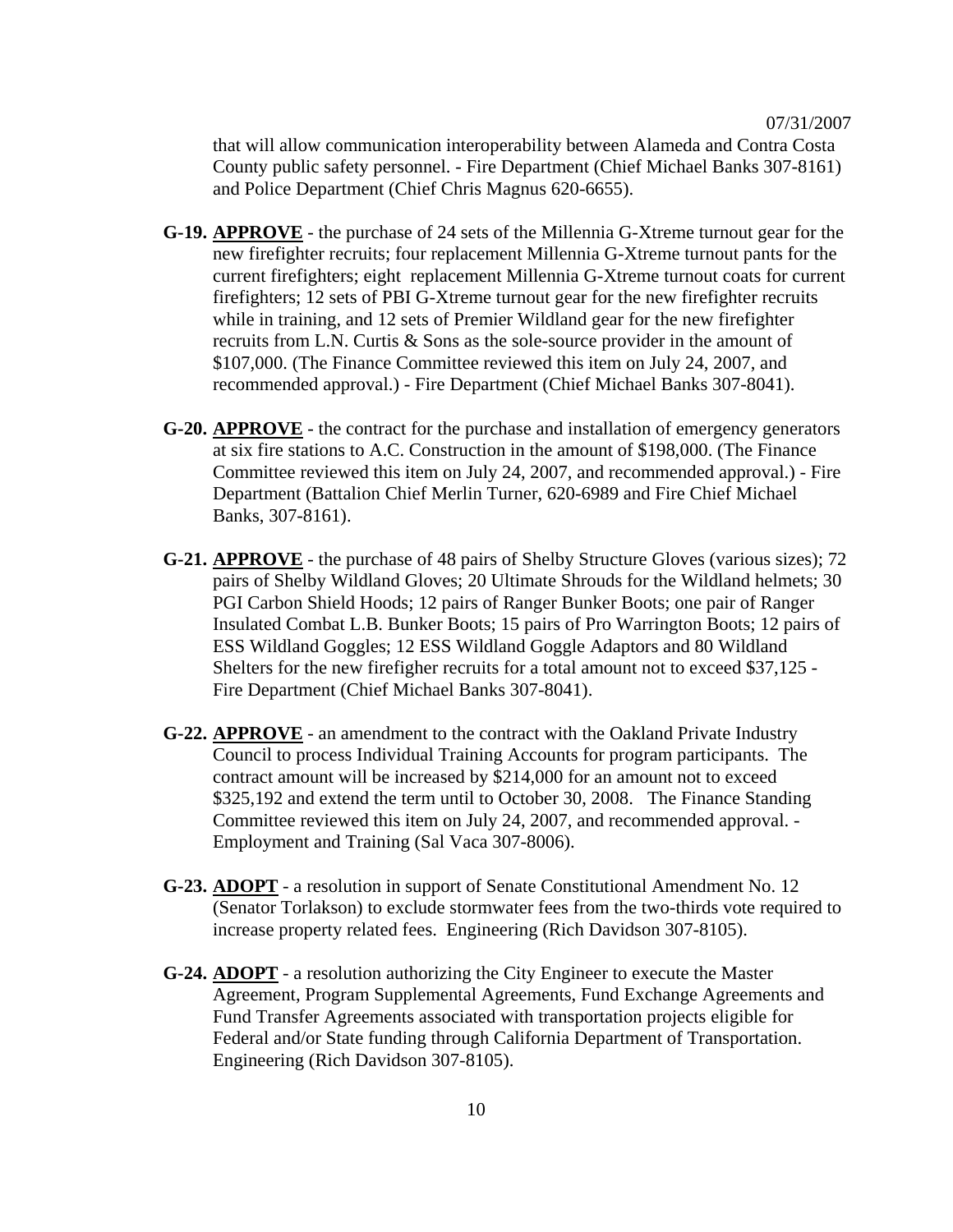- **G-25. ADOPT** a resolution acknowledging the completion of certain improvements by the developer, Santa Clara Valley Housing Group, Inc., as specified in the Improvement Agreement for Subdivision 8637, dated August 1, 2003. Engineering - (Rich Davidson 307-8150).
- **G-26. ADOPT** a resolution accepting certain streets and public improvements completed by the developer, SCS Development Company, as specified in the Improvement Agreement for Subdivision 8234 dated May 23, 2000. - Engineering (Rich Davidson 307-8105).
- **G-27. ADOPT** a resolution accepting certain streets and public improvements completed by the developer, SCS Development Company, as specified in the Improvement Agreement for subdivision 8237 dated June 15, 2000. - Engineering (Rich Davidson 307-8105).
- **G-28. ADOPT** a resolution accepting certain streets and public improvement completed by the developer, SCS Development Company, as specified in the Improvement Agreement for Subdivision 8235 dated May 23, 2000. - Engineering (Rich Davidson 307-8105).
- **G-29. ADOPT** a resolution renewing standing orders/outline agreements for technology related goods and services from various vendors in an amount not to exceed \$150,000 per year per vendor for fiscal year 2007-2008. - Information Technology (Sue Hartman 620-6874).
- **G-30. ADOPT AN ORDINANCE** amending Section 9.20 by adding Subsection 9.20.200 of the Richmond Municipal Code to allow the County Code Enforcement Officers to enforce Richmond Municipal Codes regarding illegal trash dumping and trash accumulation in the incorporated area of North Richmond. The City Council approved the ordinance (first reading) on April 17, 2007. - City Attorney's Office (Louise Renne 620-6509).
- **G-31. AUTHORIZE** the City Manager to negotiate and execute a three year contract with ADT Security Services, Inc. to install a closed circuit television surveillance system consisting of 113 cameras throughout police beats 1-7 and at the Port for a total cost of \$4,000,000, which is comprised of a not to exceed cost of \$3,833,279 for ADT services and a \$166,721 contingency to be used solely at the City's discretion. The City funded portion is \$1,538,244 - City Manager's Office (Bill Lindsay 620-6512).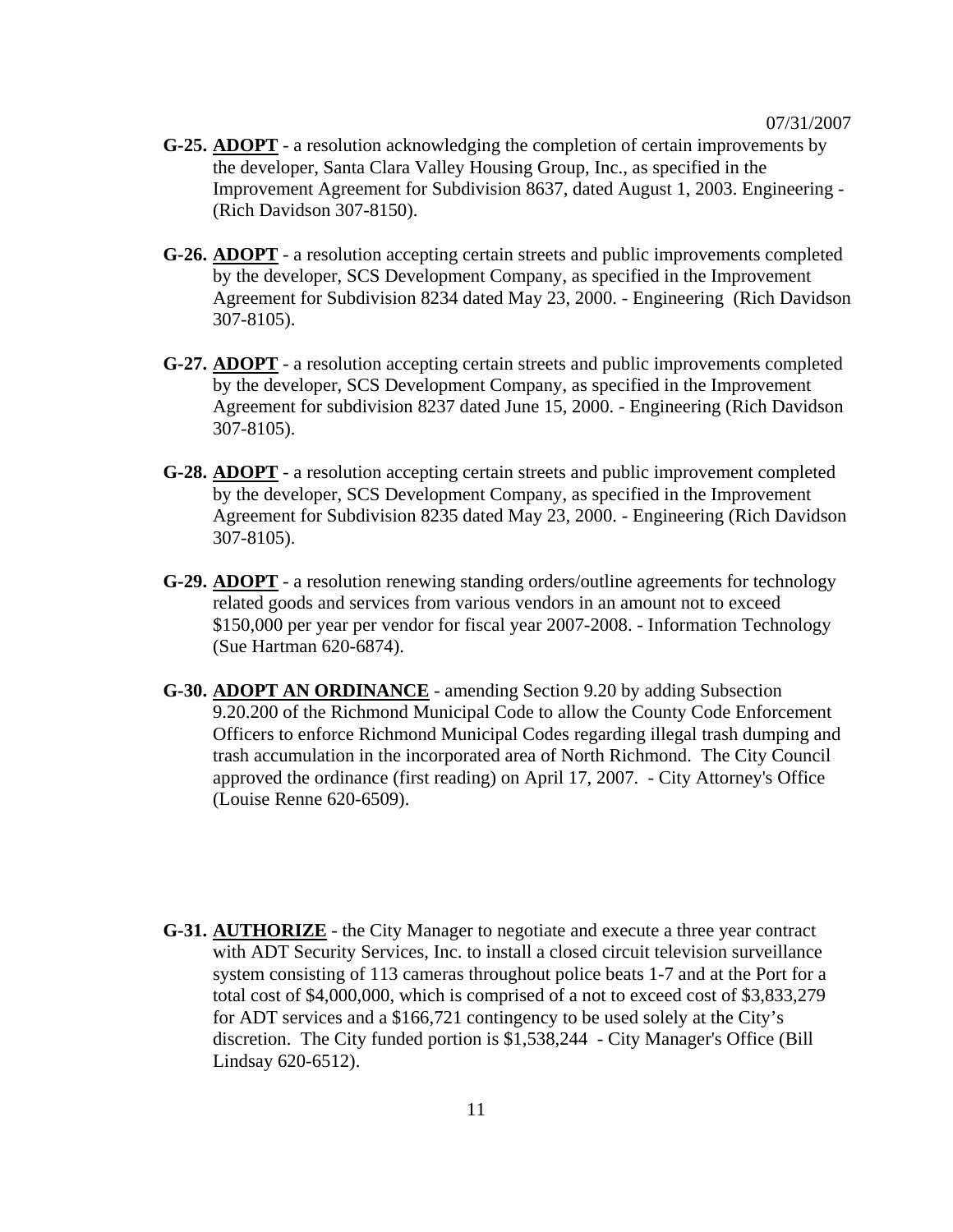- **G-32. APPROVE** the updated CEQA & Planning Consultant list to expand the number and variety of CEQA consultants available as resources to staff in order to improve the quality of service, depth of environmental analysis and review time. - Planning Department (Richard Mitchell, Lori Reese-Brown 620-6706).
- **G-33. ADOPT** a resolution certifying the Final EIR, adopting the Mitigation Monitoring and Reporting Program, approving a General Plan Amendment, and Tentative Tract Map No. 8451 for the Canyon Oaks II Project, and adopt the ordinance rezoning the project site. - Planning Department (Richard Mitchell/Jonelyn Whales 620-6785).
- **G-34. ADOPT** a contract amendment with MuniFinancial to conduct a Comprehensive Planning Fee Study in an amount not to exceed \$13,500, for a total contract amount of \$111,280. - Finance Department (James Goins 620-6946).

#### **G-35. This item was removed.**

- **G-36. ADOPT** a resolution to redeem Pinole Point Properties, Inc.'s Letters of Credit with the City for a cash settlement of \$1,750,000. - Finance Department (James Goins 620-6946).
- **G-37. APPOINT** Steven Cabella and Lucy Lawliss to the Historic Preservation Committee and Re-appoint Sandi Genser-Maack, Judy Morgan, Kimberly Butt, Rosemary Corbin, Christopher Bowen and Charles Duncan to the Historic Preservation Committee. (Mayor McLaughlin 620-6503).
- **G-38. ADOPT** a resolution authorizing the annual acceptance of allocated funds from the Contra Costa County Emergency Medical Services Division for first responder training and other medical related equipment and supplies, under the Measure H Emergency Medical Services Program in the amount of \$30,000. - Fire Department (Chief Michael Banks 307-8041).
- **G-39. APPROVE** minutes of the Evening Open Session held on July 17, 2007 City Clerk' s Office (Diane Holmes 620-6513).

#### **H. PUBLIC HEARINGS**

- **H-1.** PUBLIC HEARING to consider the designation of a Civic Center Historic District and adopt a resolution approving the designation of a Civic Center Historic District. - Planning Department (Richard Mitchell 620-6708).
- **H-2.** PUBLIC HEARING to adopt a resolution accepting the report of the City Engineer (Director of Public Works) for the collection of Storm and Sanitary Sewer Fees and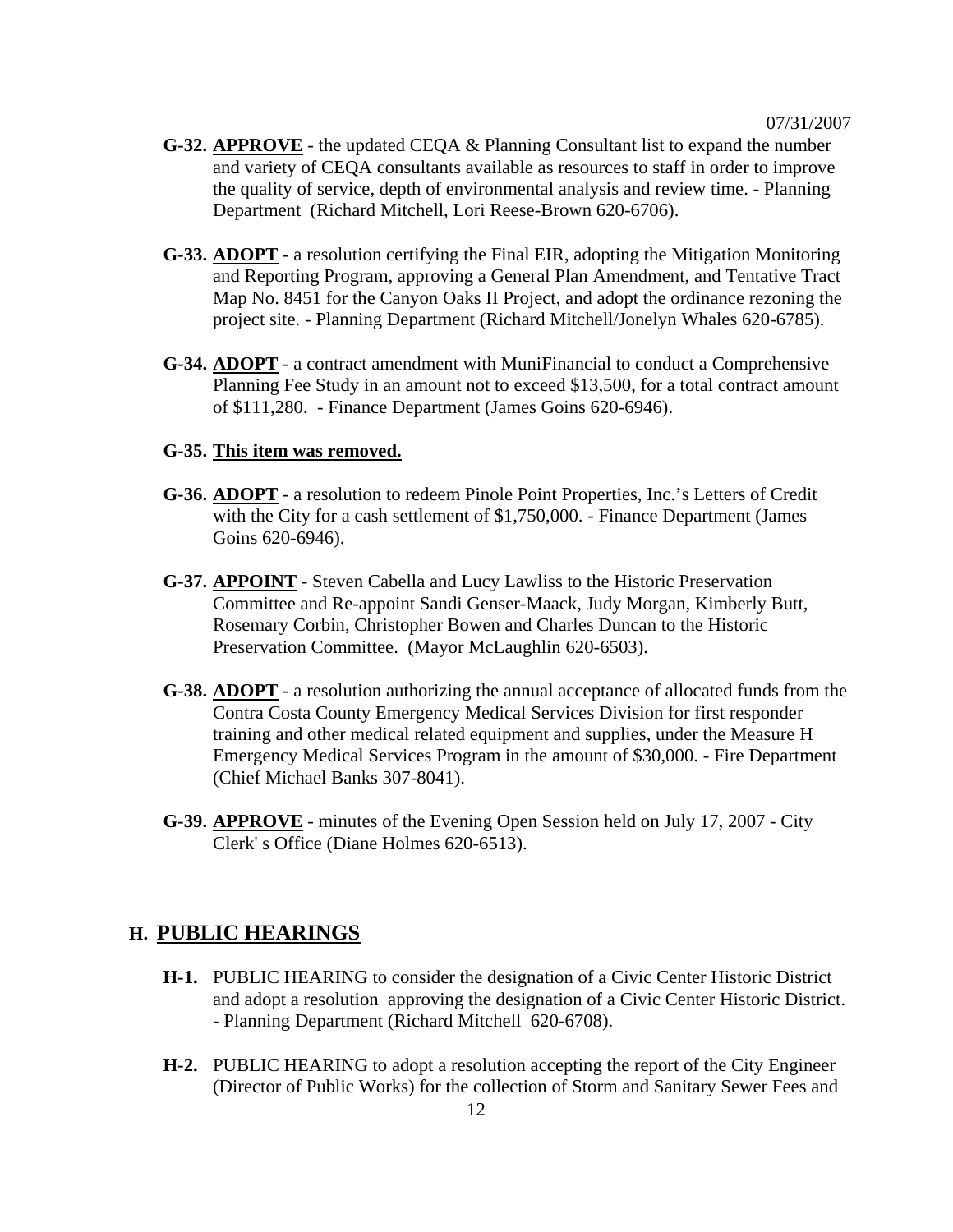to place Storm and Sanitary Sewer fees on the tax rolls for Fiscal Year 2007-08. - Engineering (Rich Davidson 307-8150).

 **H-3.** Continue to September 11, 2007, a Public Hearing to (1) deny a request for approval of a General Plan Amendment, Rezoning, and Variance, for the property located at 327 South 4th Street. (2)provide direction to the General Plan Update staff to study the request for a General Plan Amendment and Rezoning to MFR-2 as part of the General Plan Update for a greater surrounding area, and, (3) direct staff to return with a draft Resolution reflecting the City Council's action – Planning Department (Richard Mitchell, Lamont Thompson 620-6947).

#### **I. RESOLUTIONS**

#### **J. ORDINANCES**

#### **K. COUNCIL AS A WHOLE**

- **K-1.** CONSIDER an extension of the public-comment period for the Forest Green Estates Draft Environmental Impact Report -(Councilmember Butt 236-7435).
- **K-2.** DETERMINE whether to approve a Confidentiality Agreement with Chevron to facilitate an audit of payments of the Utility User Tax. - City Attorney (Louise Renne 620-6509).
- **K-3.** AUTHORIZE the City Engineer, via an existing consulting contract with TetraTech, to conduct a feasibility study to determine opportunities to "green" the City's waste water treatment plant's (WWTP) system. This feasibility study could be completed within 45 days at a cost not to exceed \$50,000. This includes but is not limited to comparing the available waste to energy technologies that can implemented at the City's waste water treatment plant to reduce its impact on the environment and the City's operating costs. - Engineering (Rich Davidson 307-8105).
- **K-4.** REVIEW Vendor Payment Policy and direct staff to provide written justification to the City Manager and City Council for all past due payments. - Vice Mayor Bates (620-6581).
- **K-5.** DESIGNATE a voting delegate and two alternate delegates to vote at the Annual Business Meeting of the League of California Cities' Annual Conference. The Annual Conference will be held September 5-8, 2007, at the Hyatt Hotel in Sacramento, California - City Clerk's Office (Diane Holmes 620-6513).
- **K-6.** HEAR a presentation on cell tower placement on 260 Water Street and direct staff regarding cell tower policy and placement, the potential implementation of a moratorium on cell towers subject to staff recommendations on Richmond's cell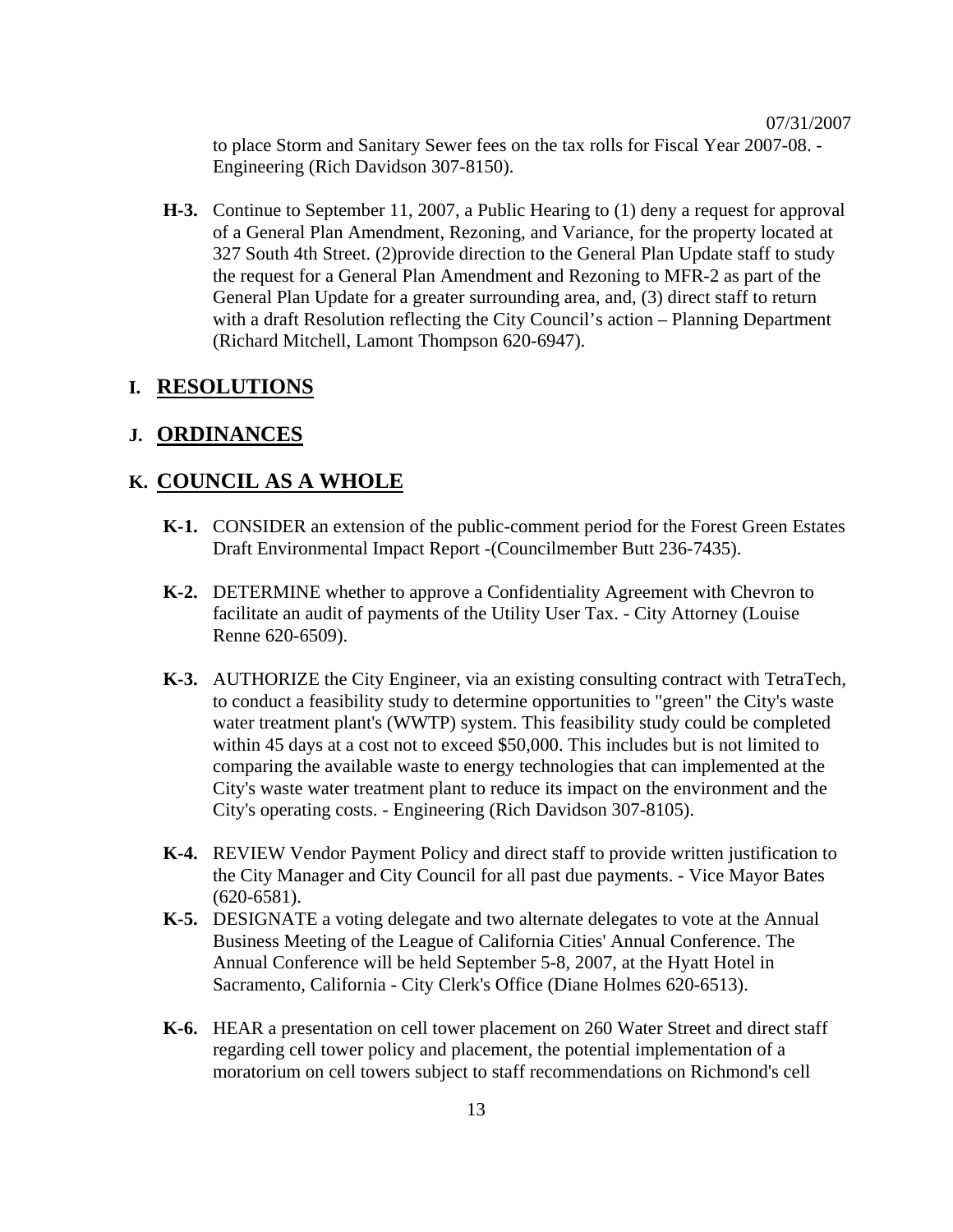tower policy, and the need for an inventory of existing cell tower locations in Richmond. - Mayor McLaughlin, Councilmember Butt, and Richard Mitchell (620- 6503/620-6581/620-6706).

- **K-7.** DIRECT staff to temporarily suspend permit and inspection fees for solar installations on residential units and report back to the City Council by June 1, 2008 with a recommendation for continuation of the suspension or partial restoration of the solar permit fees. - (Mayor McLaughlin 620-6503).
- **K-8.** AUTHORIZE the City Clerk to title Study Sessions as Study and Action Sessions, when applicable. - Councilmember Rogers (620-6581).
- **K-9.** DISCUSS and DIRECT staff to encourage aging in place facility care so Richmond seniors can have access to medical care in their homes and therefore avoid moving to nursing homes. - (Councilmember Rogers 867-5725).
- **K-10.** DISCUSS and DIRECT staff to develop comprehensive city policy to creatively and aggressively lead by example in the fight to end global warming - (Councilmember Rogers 867-5725).
- **K-11.** APPROVE a second contract amendment agreement with Environmental Science Associates (ESA) and authorize staff to spend up to \$839,000 to complete the EIR process for the Chevron Hydrogen and Energy Renewal Project. - Planning Department (Richard Mitchell, Lamont Thompson 620-6947).

DIRECT the City Manager to prepare recommendations for City Council consideration at its next meeting regarding hiring additional expertise to assist in specific areas of review such as global warming, air quality, alternative cleaner technologies, and on and off-site mitigations of the Chevron Hydrogen Project EIR. - (Councilmember Rogers 867-5725).

 **K-12.** APPROVE a contract amendment with Overaa Construction for the proposed construction services at the Bayview and West Side branch libraries of the Richmond Public Library in the amount of \$187,428. (Library & Community Services - Monique le Conge, 620-6951).

#### **L. ADJOURNMENT**

**\*\*\*\*\*\*\*\*\*\*\*\*\*\*\*\*\*\*\*\*\*\*\*\*\*\*\*\*\*\*\*\*\*\*\*\*\*\*\*\*\*\*\*\*\*\*\*\*\*\*\*\*\*\*\*\*\*\*\*\***

*This agenda may be previewed on KCRT – Channel 28, Richmond Television, City website ci.richmond.ca.us and is also posted at the Civic*